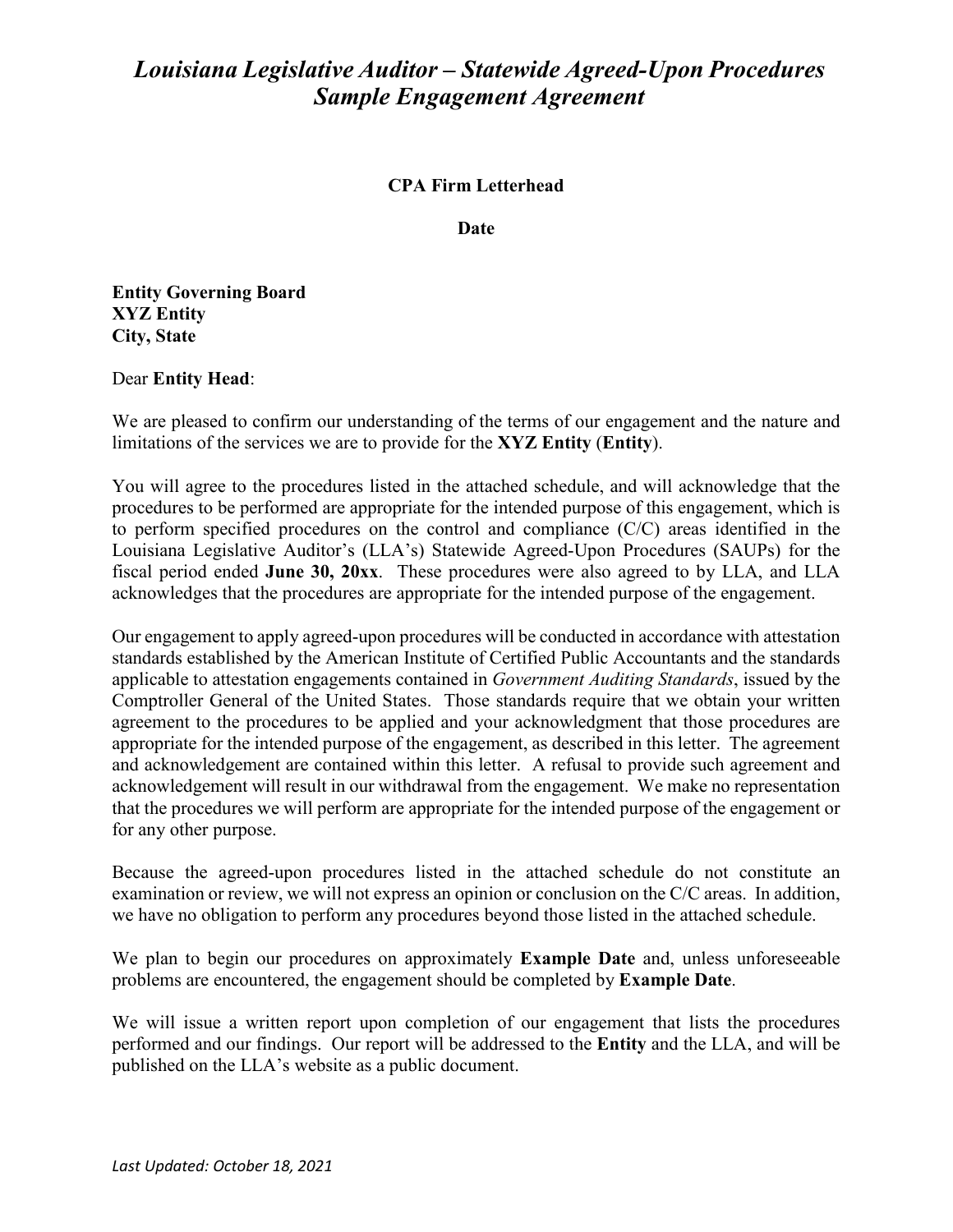If we encounter restrictions in performing our procedures, we will discuss the matter with you. If we determine the restrictions are appropriate, we will disclose the restrictions in our report.

Our report will contain a paragraph indicating that had we performed additional procedures, other matters might have come to our attention that would have been reported to you.

You understand that the report is intended solely for the use of the **Entity** and LLA, and should not be used by anyone other than those specified parties.

There may exist circumstances that, in our professional judgment, will require we not issue a report and withdraw from the engagement. Such circumstances include the following:

- $\triangleright$  You refuse to provide written agreement to the procedures and acknowledge that they are appropriate for the intended purpose of the engagement.
- $\triangleright$  You fail to provide requested written representations, or we conclude that there is sufficient doubt about the competence, integrity, ethical values, or diligence of those providing the written representations, or we conclude that the written representations provided are otherwise not reliable.
- $\triangleright$  We determine that the description of the procedures performed or the corresponding findings are misleading in the circumstances of the engagement.
- $\triangleright$  We determine that restrictions on the performance of the engagement are not appropriate.

An agreed-upon procedures engagement is not designed to detect instances of fraud or noncompliance with laws or regulations (unless otherwise specified in the agreed-upon procedures); however, we will communicate to you any known and suspected fraud and noncompliance with laws or regulations affecting the C/C areas that come to our attention. In addition, if, in connection with this engagement, matters come to our attention that contradict the results of the procedures performed in the C/C areas, we will communicate such matters to you and will disclose those matters in our report. Such disclosures, if any, may not necessarily include all matters that might have come to our attention had we performed additional procedures or an examination or review.

You agree to the procedures to be performed, and acknowledge that they are appropriate for the intended purpose of the engagement.

You are responsible for the C/C areas and ensuring that these areas are administered in accordance with the best practices criteria presented in the SAUPs; and for selecting the criteria and procedures and determining that such criteria and procedures are appropriate for your purposes.

In addition, you are responsible for providing us with (1) access to all information of which you are aware that is relevant to the performance of the agreed-upon procedures on the subject matter, (2) additional information that we may request for the purpose of performing the agreed-upon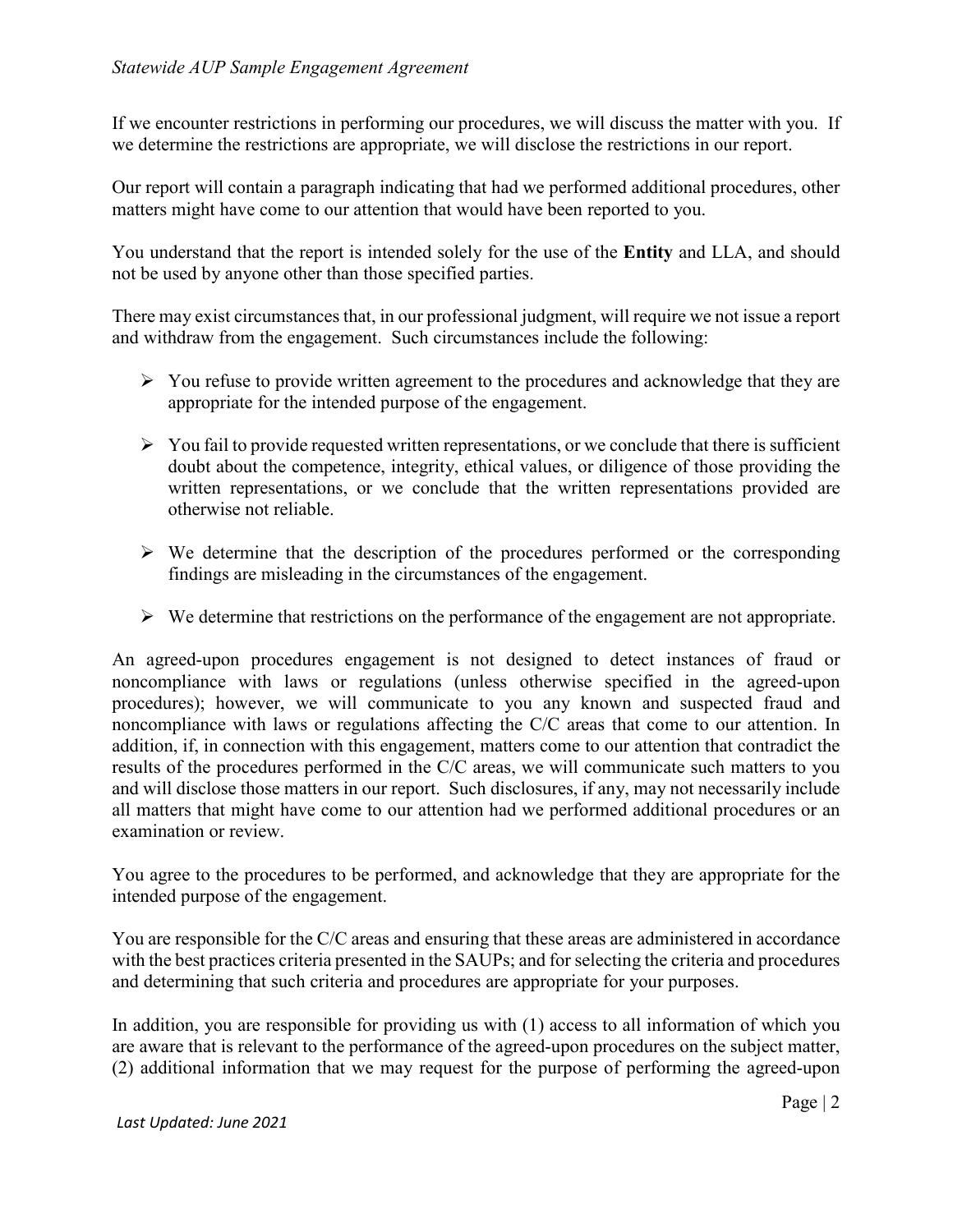procedures, and (3) unrestricted access to persons within the Entity from whom we determine it necessary to obtain evidence relating to performing those procedures.

At the conclusion of our engagement, we will require certain written representations in the form of a representation letter from management that, among other things, will confirm management's responsibility for the C/C areas and administration of those areas in accordance with the best practices criteria in the SAUPs.

**Name of Engagement Partner** is the engagement partner and is responsible for supervising the engagement and signing the report or authorizing another individual to sign it.

We estimate that our fees for these services will not exceed **\$XXXX**. The fee estimate is based on anticipated cooperation from your personnel and the assumption that unexpected circumstances will not be encountered during the engagement. If significant additional time is necessary, we will discuss it with you and arrive at a new fee estimate before we incur the additional costs.

It is understood that our engagement documentation is confidential information. However, we will make our engagement documentation available to any successor auditor, LLA, or recognized external quality control review organizations as requested. We will retain our engagement documentation for five years.

We appreciate the opportunity to assist you and believe this letter accurately summarizes the significant terms of our engagement. If you have any questions, please let us know. If you agree with the terms of our engagement as described in this letter, please sign the enclosed copy and return it to us. If the need for additional procedures arises, or the procedures need to be modified, our agreement with you will need to be revised. It is customary for us to enumerate these revisions in an addendum to this letter. If additional specified parties of the report are added, we will require that they acknowledge in writing their agreement with the procedures performed or to be performed and their acknowledgement that the procedures are appropriate for their purposes.

Respectfully submitted,

**CPA Firm Name**

**APPROVED BY:**

 $\mathbf{By:}$